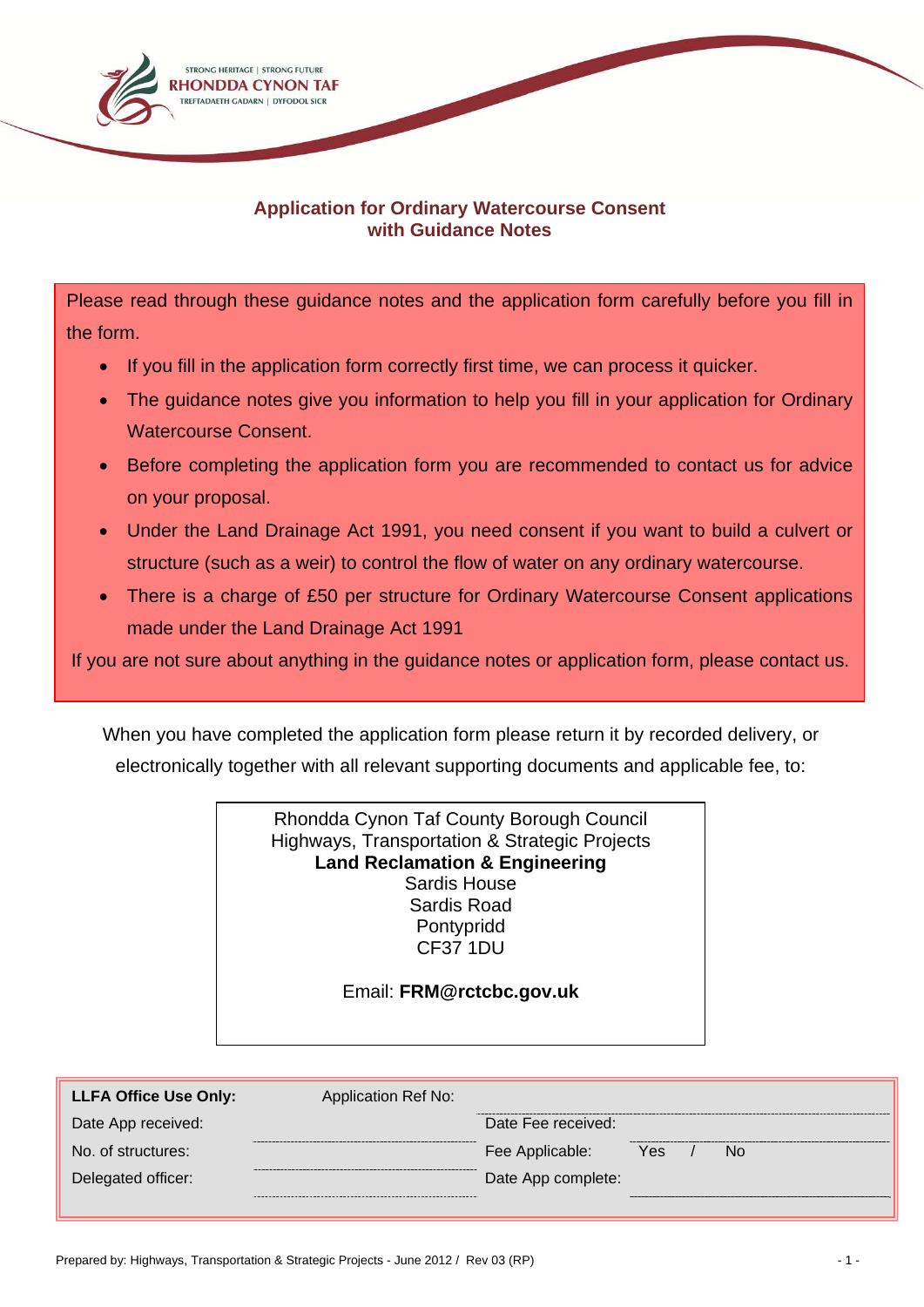## **1. Location of the Proposed Works**

We need to be able to easily identify where the proposed works will be carried out. Please give details of:

- The location of the site:
- The name of the watercourse; and
- The National Grid Reference (12 figures)

Location:

Name of Watercourse (if known):

National Grid reference of the site (12 figures):

# **2. Contact – Name of person we can contact in respect of this application**

In order for us to process your application as promptly as possible we need to have a named person who can be contacted to clarify any aspects of your application (it may be yourself or a representative acting on your behalf eg solicitor, contractor, etc).

| Title:             |         |  |
|--------------------|---------|--|
|                    | Last    |  |
| First Name:        | Name:   |  |
| Address:           |         |  |
|                    |         |  |
|                    |         |  |
|                    |         |  |
|                    |         |  |
|                    |         |  |
| Postcode:          | Email:  |  |
| Contact telephone: | Mobile: |  |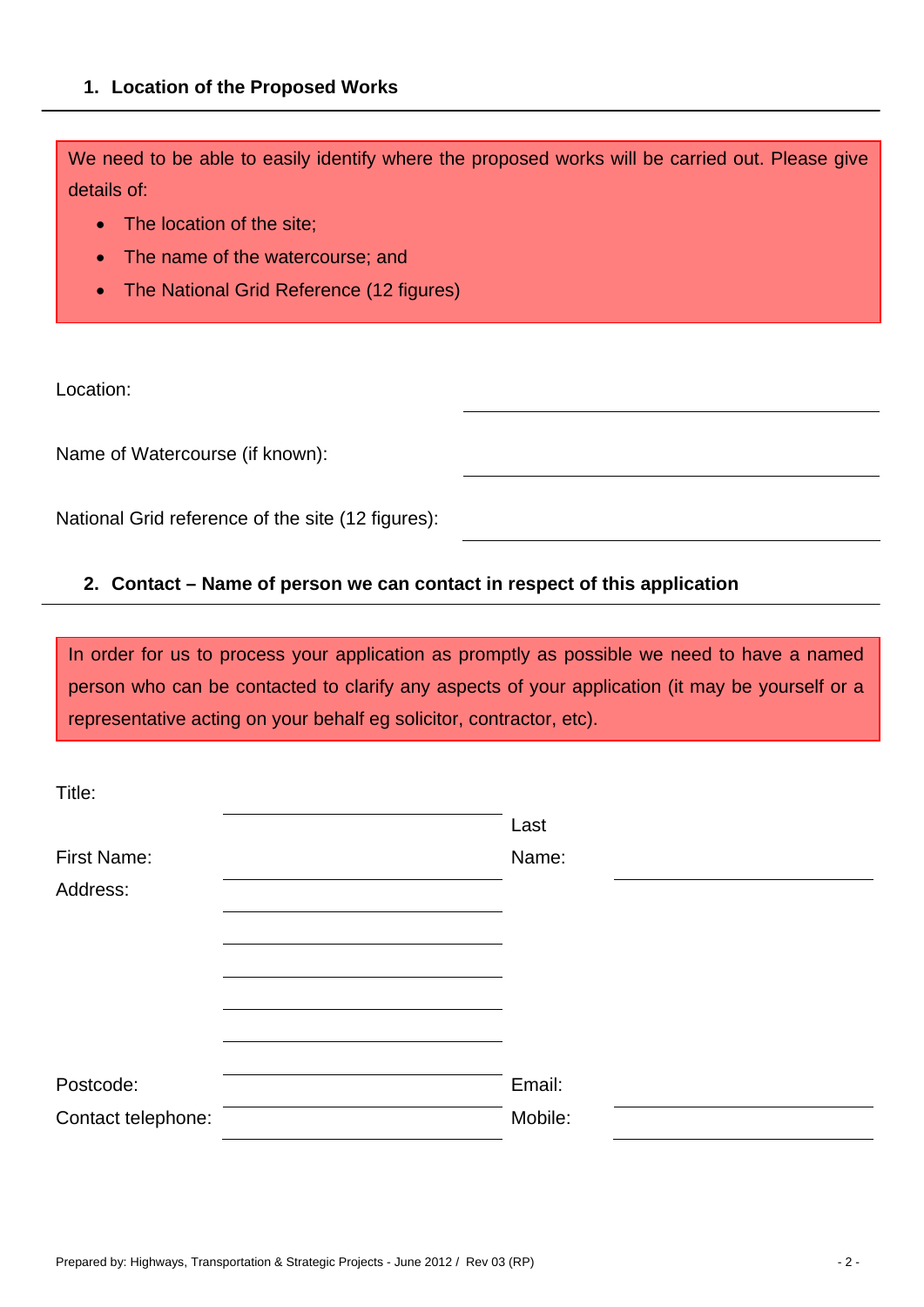# **3. Applicant**

We need to understand who is making the application, If you are applying as:

- a company, go straight to 3.1
- an individual, go straight to 3.2
- a group go straight to 3.3
- a public body go straight to 3.4

# *3.1. Applying as a company*

You should fill in this section if you would like to apply for Consent as a Company. You must be a registered company formally registered with Companies House. Any Consent you get will be in the company name registered with Companies House.

Please ensure that the details you provide are those which are registered with Companies House

Company name: Company registration number: Company registered address:

Postcode: Country:

Email:

Telephone:

Mobile:

Fax:

Company Director (Full Name):

Official Position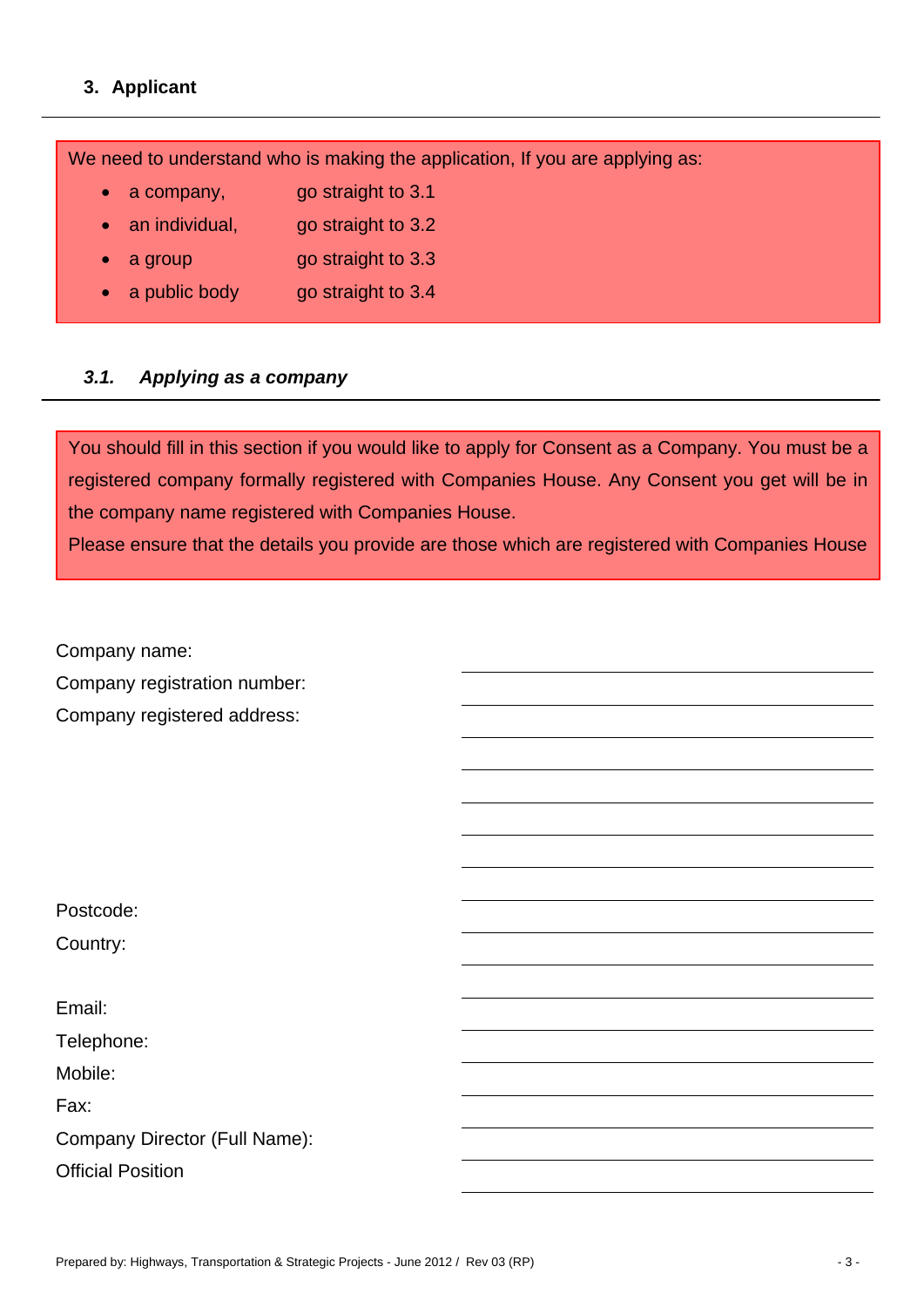## *3.2.**Applying as an Individual*

You should fill in this section if you are applying for Consent as an individual.

If you are the named person in Section 2 (the main contact for the application) you do not need to fill in this section or 3.5. If you are not the named individual you need to complete this section. The name you give will be the name on any Consent we grant.

Ttile

First Name:

Last Name:

# *3.3. Applying as a Group*

Fill in this section if you would like to apply as a charity, group of individuals, club or partnership. If the group's main representative is named in Section 2. You will still need to complete the name of the group and its status (i.e. is the group a charity, a club etc). Please ensure that the name of the group is provided as this is the name which will appear on the Consent we grant.

| <b>Ttile</b>     |  |
|------------------|--|
| First Name:      |  |
| Last Name:       |  |
| Position:        |  |
| Name of group:   |  |
| Status of group: |  |

# *3.4. Applying as a Public Body*

Fill in this section if you would like to apply for consent as a public body such as an NHS Trust. Please indicate the type of public body.

Name of Public body:

What type of public body are you?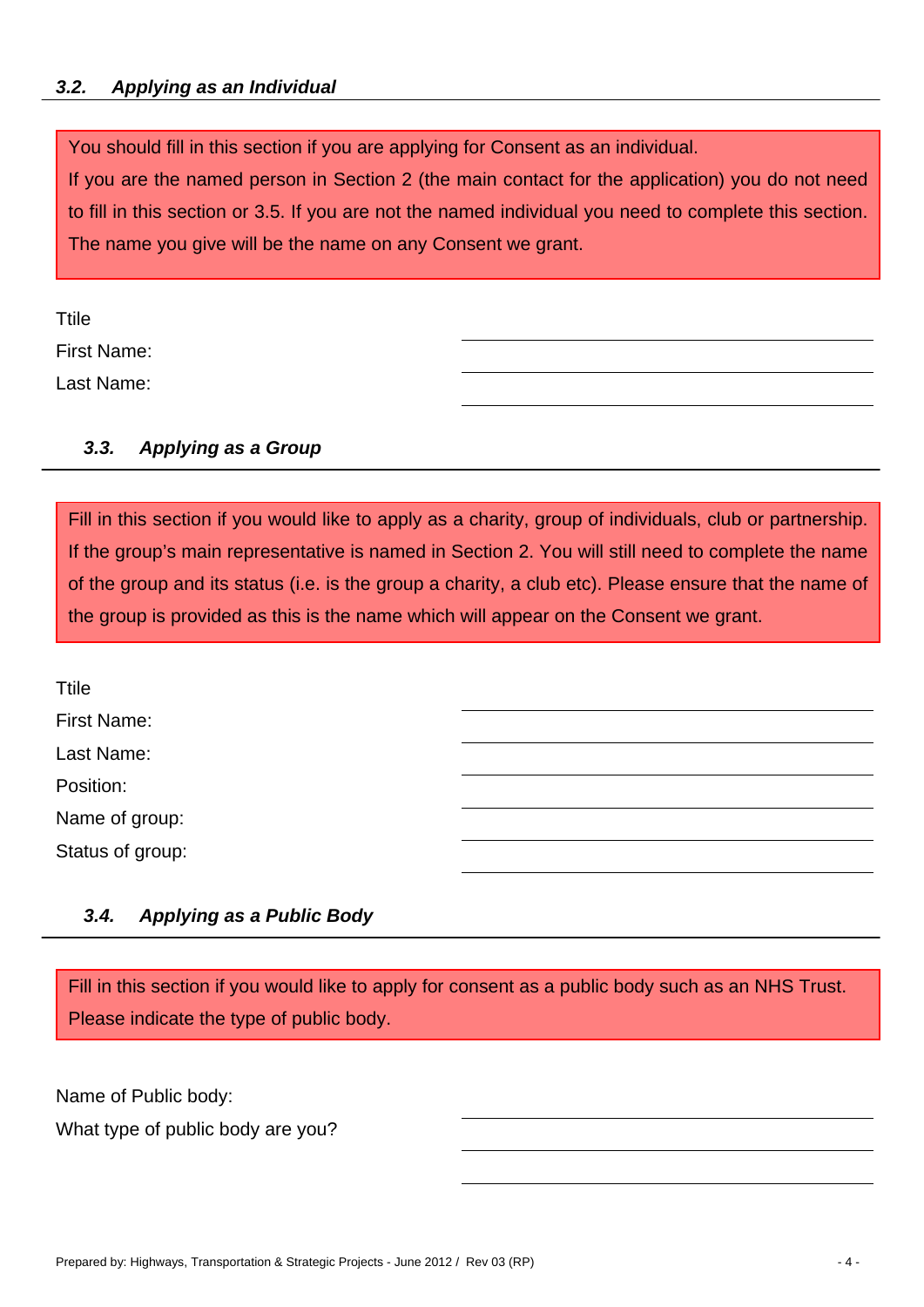#### *3.5. Address*

If the applicant's main UK business address is the same as the address given in Section 2, there is no need to complete this section. This address you give will be the address your Consent will be registered to and will be shown on any Consent we grant.

Address:

| Postcode:        |  |
|------------------|--|
| Country:         |  |
| Contact details: |  |
| Telephone:       |  |
| Mobile:          |  |
| Email:           |  |
| Fax:             |  |

### **4. Interest in the Land**

We need to know what interest you have in the land where the works will be carried out (for example whether you are the landowner or a tenant). If any work will be carried out on land that you do not own, you will need permission from whoever owns the land.

What is your interest in the land?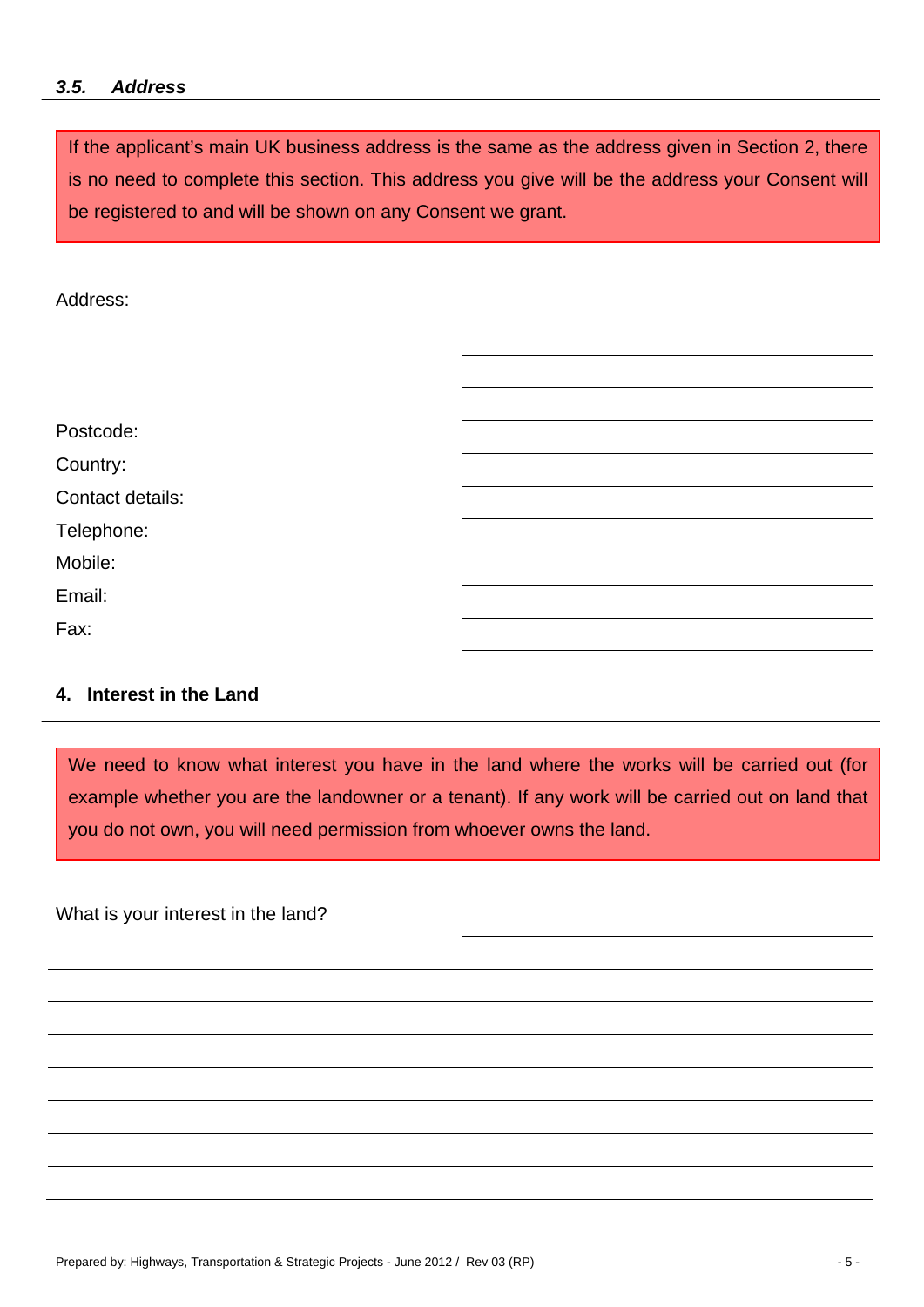## **5**. **Description and purpose of the proposed works**

It is important that you accurately describe the proposals for the application being made. Please tell us the purpose of the works and the number of structures you need consent for. If consent is required for more than one structure please provide a unique reference number for each structure (if necessary continue on a separate sheet), including this reference on any drawings.

Please provide a description of the proposed Works:

| Total number of structures: |  |  |
|-----------------------------|--|--|
| Structure 1 ref             |  |  |
| Structure 2 ref             |  |  |
| Structure 3 ref             |  |  |
| Structure 4 ref             |  |  |
| Structure 5 ref             |  |  |
|                             |  |  |

#### **6. Detailed Proposals**

To consider your proposals we need to receive plans and drawings, drawn by a competent engineer or surveyor and showing Ordnance Datum Newlyn (height above sea level). It should be noted that we are not designing the work for you. You have to ensure that you comply with all current requirements of Construction Design & Management Regulations. You will need to provide three copies of all relevant drawings. The drawings must be no larger than A0 size and they need to include the following:

## **Location plans**

This must be at an appropriate scale and be based on an Ordnance Survey map. It must clearly show the general location of the site where the proposed work will be carried out and include general features and street names. It must also identify the watercourse or other bodies of water in the surrounding area.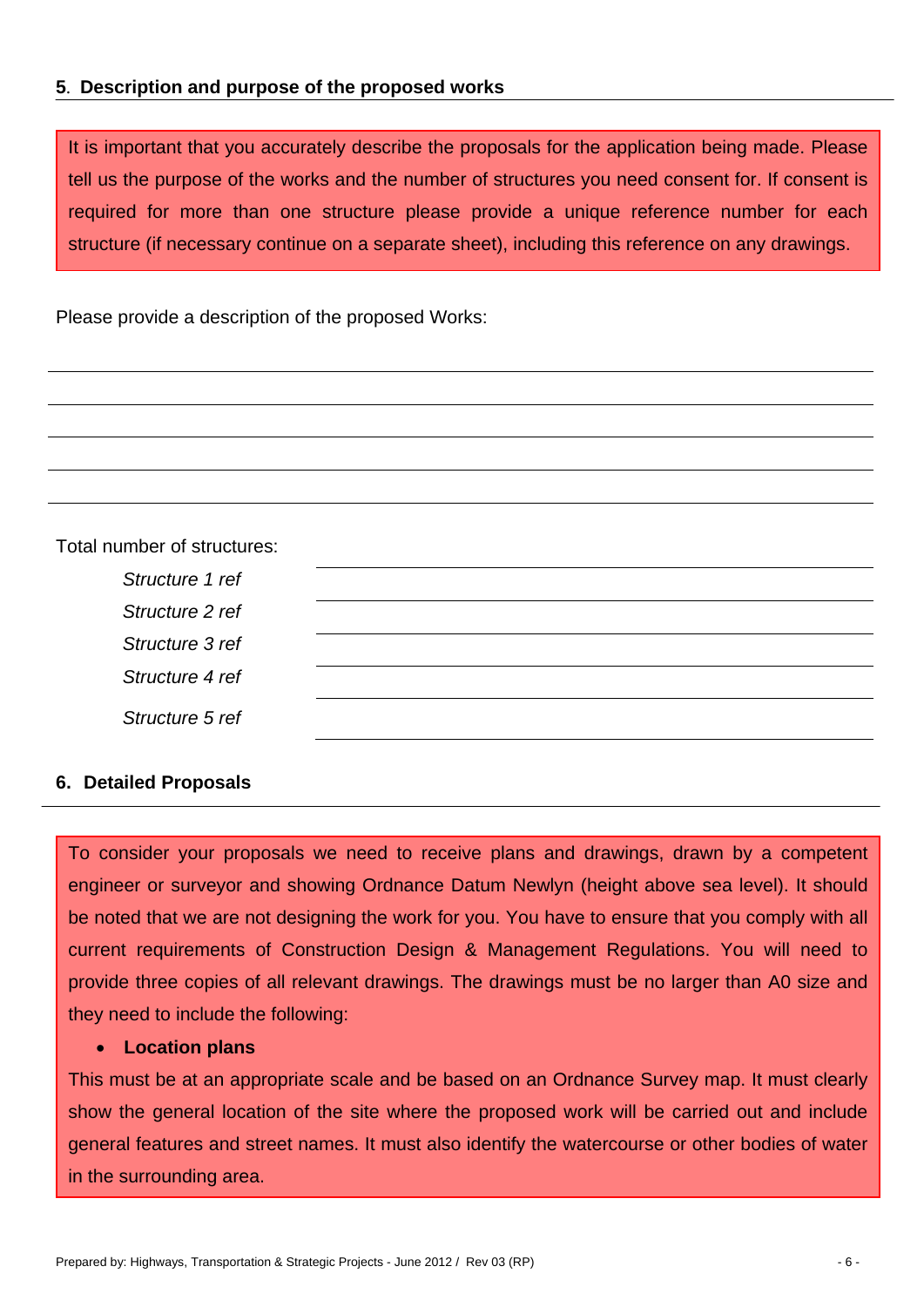#### **Site Plan (general arrangement)**

You must provide a plan of the site showing:

The existing site, including any watercourses; your proposals; the position of any structures which may influence local river hydraulics, including bridges, pipes and ducts, ways of crossing the watercourse, culverts and screens, embankments, walls, outfalls and so on, including existing fish passes or structures intended to allow fish to pass upstream and downstream. The plan should be drawn to an appropriate scale which must be clearly stated.

#### **Cross Sections**

Where works encroach into any watercourse, you should provide cross sections both upstream and downstream of the proposed works. Cross sections should be drawn as if looking downstream on the watercourse and should include details of existing and proposed features and water levels.

## **Longitudinal Sections**

Longitudinal sections taken along the centre line of the watercourse are needed. These must show the existing and proposed features including the water levels, bed levels and structures. They should extend both upstream and downstream of the proposed work.

#### **Detailed Drawings**

These are to show details of the existing and proposed features such as the following:

The materials to be used for any structures; the location of any proposed service pipes or cables which may affect the future maintenance of the watercourse;

Details of any tree, shrub, hedgerow, pond, or wetland area that may be affected by the proposed works;

Details of any planting or seeding;

Dams and weirs (we need a plan showing the extent of the water impounded (held back) under normal and flood conditions so that we can assess the possible effect on the land next to the river. The plans must also show any land drains to be affected.

#### **Calculations**

Where appropriate drainage and structural design calculations shall be submitted for each structure.

# *6.1. Please provide a description and reference number of all plans and sections you have provided (see guidance notes above) – If required please continue on a separate sheet.*

Location Plan Reference number(s):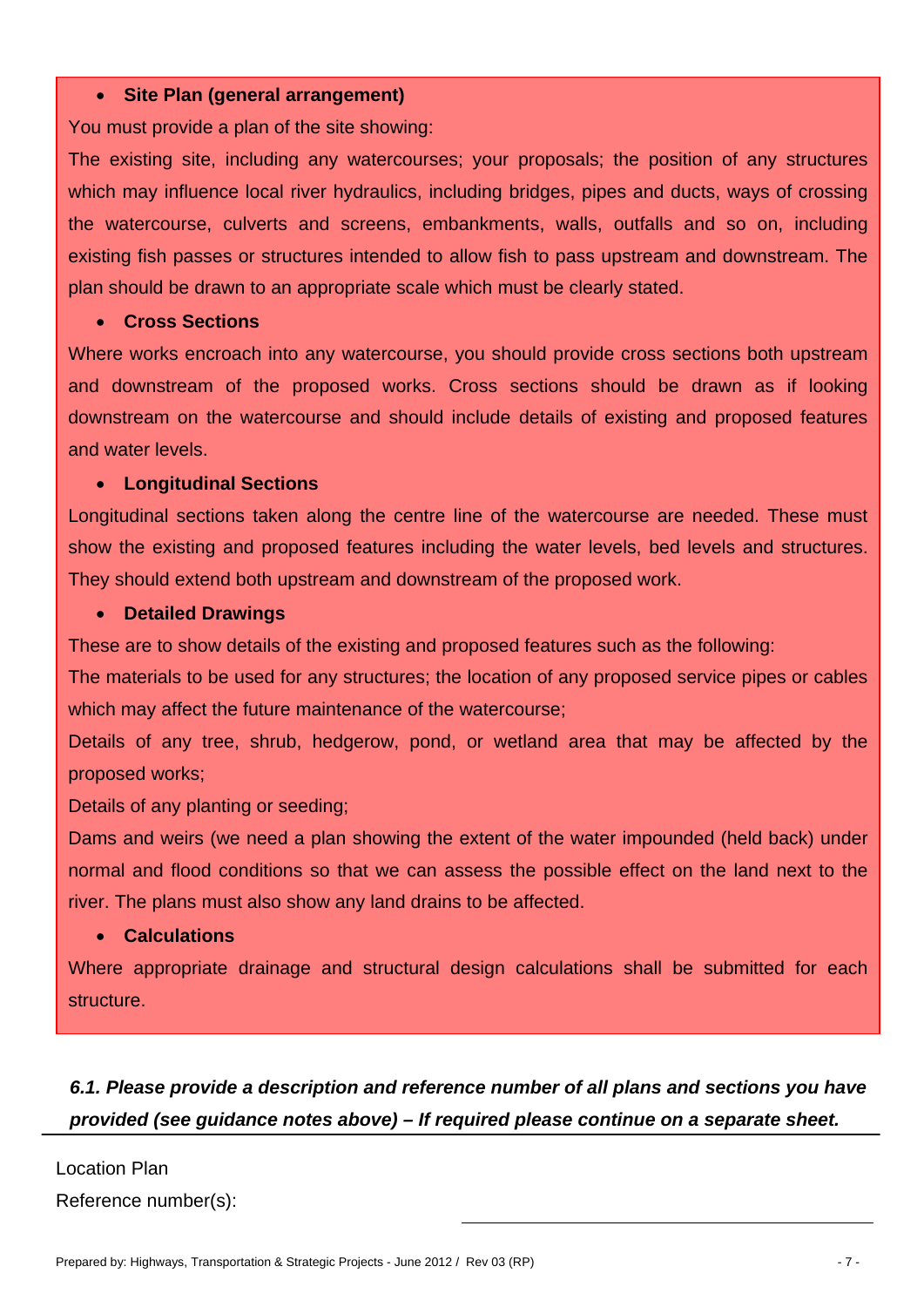| Site Plan<br>Reference number(s):                 |  |
|---------------------------------------------------|--|
| Cross sections<br>Reference number(s):            |  |
| Longitudinal drawings<br>Reference number(s):     |  |
| <b>Detailed Drawings</b><br>Reference number(s):  |  |
| Calculations<br>Reference number(s)               |  |
| Detailed method statement<br>Reference number(s): |  |

## **7. Construction details**

You need separate consents for the permanent works and any temporary works that do not form part of the permanent works. Temporary works could include, for example, cofferdams (watertight enclosures) across a watercourse, or temporary diversions of water while work is carried out.

For any temporary work we need to know how you are proposing to carry out the work. So you need to send us a 'method statement' that includes details of the specific measures you plan to take to keep disruption to a minimum and reduce any unwanted effects while the work is being carried out.

We need to know when you are proposing to carry out the work and how long you think it will take. When you are planning the work you need to make sure that you have allowed enough time for us to consider your application.

#### *7.1. Are the works permanent or temporary?*

| Permanent: | Yes | No |  |
|------------|-----|----|--|
| Temporary: | Yes | No |  |

|  |  | How long is the temporary period? |  |
|--|--|-----------------------------------|--|
|--|--|-----------------------------------|--|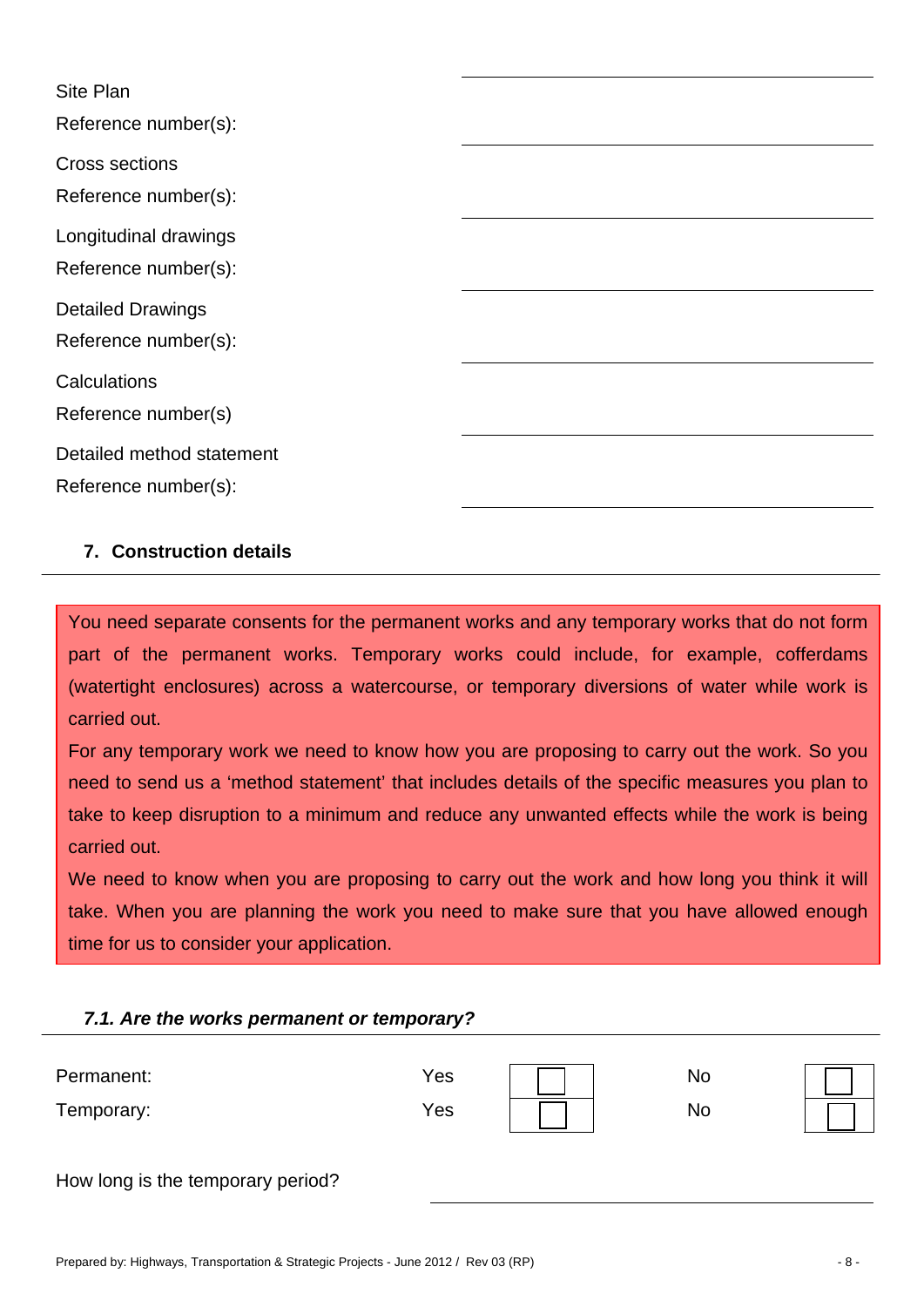Date (dd/mm/yyyy):

## **8. Additional licences or consents**

You need to consider if your plan will involve or could affect any of the listed. If you answer 'yes' to any of the questions, you will probably need extra licenses or consents from the relevant authority before you start. You should make sure that you have enough time to get all the approvals you need before you start work. If you don't this could delay the work.

# *8.1. Do the proposed works involve or affect the following?*

|                                             | Yes | <b>No</b> | Relevant authority to obtain consent: |
|---------------------------------------------|-----|-----------|---------------------------------------|
| Impounding<br>(holding back a watercourse): |     |           | <b>Environment Agency</b>             |
| Abstracting (removing) water:               |     |           | <b>Environment Agency</b>             |
| Fish or fisheries:                          |     |           | Environment Agency / CCW              |
| Disposing of waste material:                |     |           | <b>Environment Agency</b>             |
| Third Party Land:                           |     |           | <b>Land Owner</b>                     |
| Public Highway / verge:                     |     |           | <b>RCTCBC</b>                         |
| Public Right of Way:                        |     |           | <b>RCTCBC</b>                         |

# **Please note: If yes to any or all of above, you will probably need extra licenses or consents from the relevant authority before you start (see guidance notes).**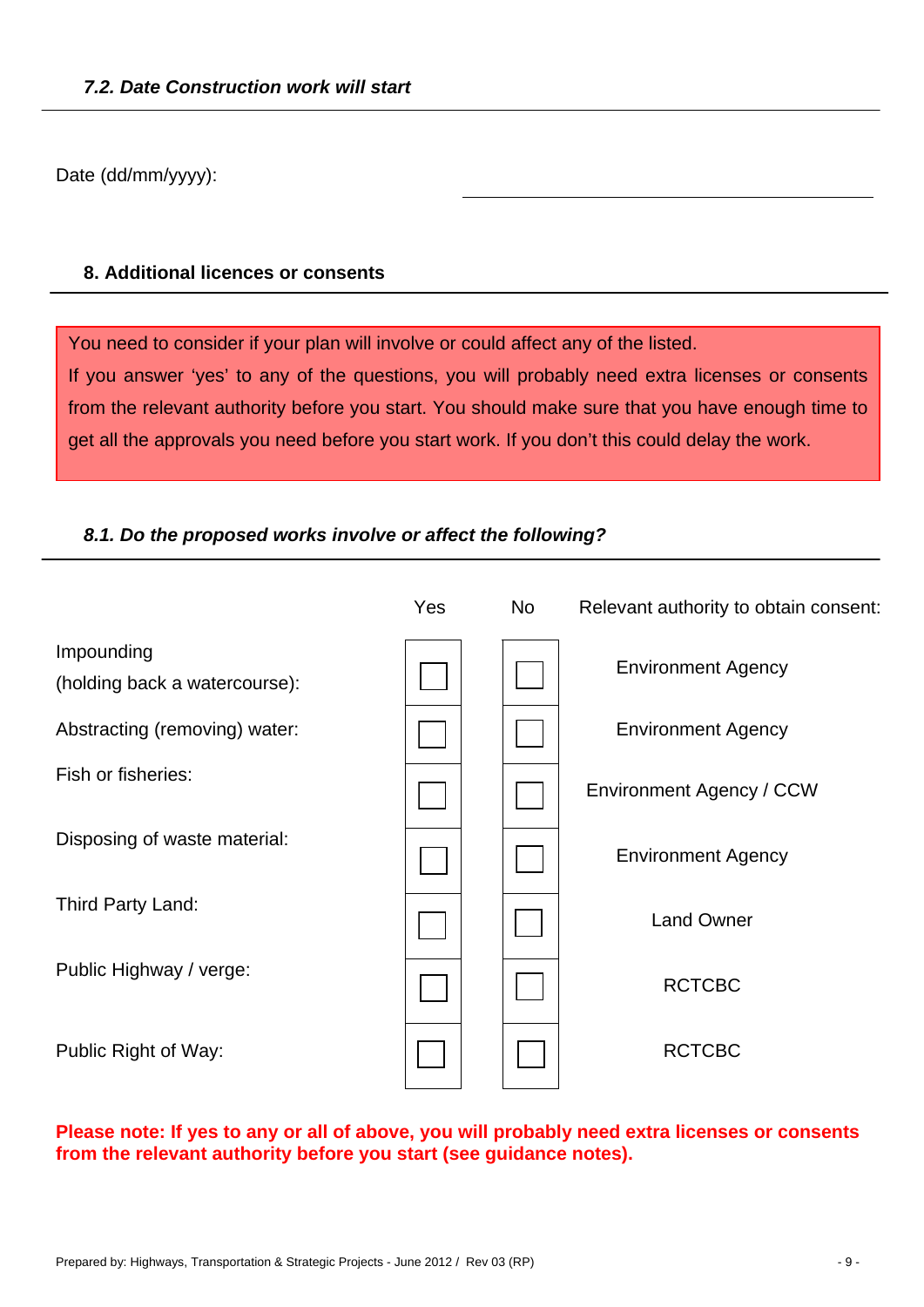#### **9. Effects on the Environment**

We have a legal duty to protect and improve the environment, so we must consider the environmental effects of your proposal.

You may need to carry out an environmental appraisal to assess the effects of your work. You should contact us before you send us your application so that we can give you advice on this. If you don't your application could be delayed.

The environmental appraisal should identify and consider all likely effects on the environment. You should consider the direct and indirect effects the work has on sites and features of interest and species of particular value.

Include any specific measures you plan to keep disruption to a minimum and reduce any unwanted effects while the work is being carried out.

Set out any opportunities for you to improve the environmental value of the site. This may include creating water features, planting trees and shrubs that would normally grow at the site, providing bird nesting boxes or creating sustainable places for wildlife to live. If, as part of a planning permission we have asked for an environmental appraisal, you must send it to us with all the other supporting documents we need.

If your site falls within, is next to or is linked to a nature conservation site, contact us as soon as possible to discuss your proposals before you send us your application.

Under the European Habitats Regulations, we must make sure that Ordinary Watercourse Consent does not have a direct or indirect negative effect on any site specified in the regulations, including:

- Sites of Specific Scientific Interest (SSSIs):
- Designated Special Areas of Conservation (SACs);
- Special Protection Areas (SPAs);
- Listed RAMSAR sites: and

-

• Scheduled Ancient Monuments

Under the Habitat Regulations, we must consult the Countryside Council for Wales (or CADW in the case of ancient monuments.

You may wish to contact these organisations yourself to get their views on your proposal.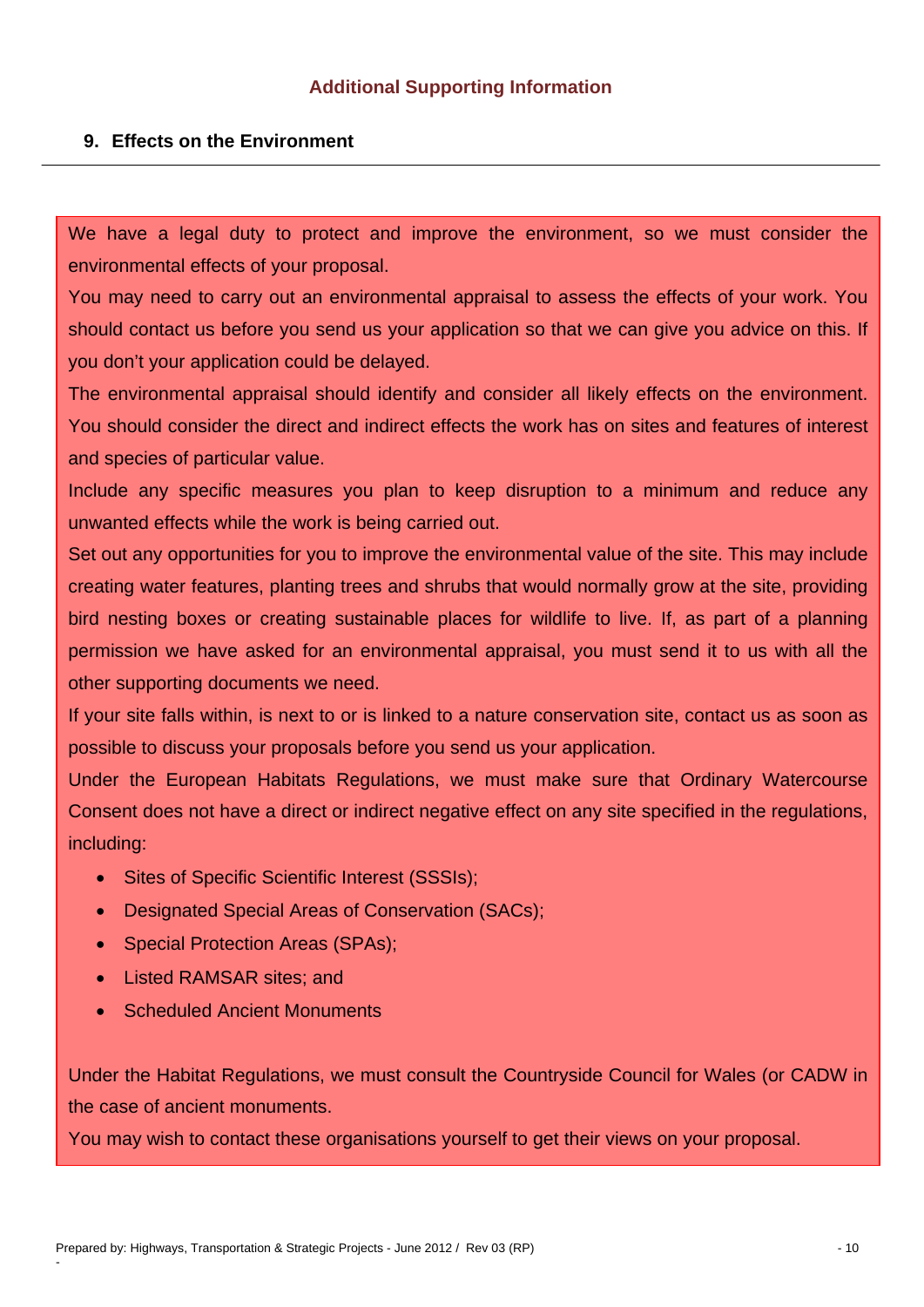*9.1. Please provide brief details of the effect the work will have on the environment together with any proposals for improvements you will make or action you will take to compensate for the effects* 

## **10. Other Authority Permissions**

Please provide details of any planning permissions you may have or are applying for that relates to this proposal.

**Fill in this Section if you have submitted a planning application for the proposed works. Otherwise go to 11.** 

| <b>Planning Authority:</b>    |                              |
|-------------------------------|------------------------------|
|                               |                              |
|                               |                              |
| <b>Application Number:</b>    |                              |
| Date submitted (dd/mm/yyyy):  |                              |
| Planning permission approved: |                              |
|                               | Yes<br>If yes, approval date |
|                               | No: awaiting decision        |
|                               | No: rejected                 |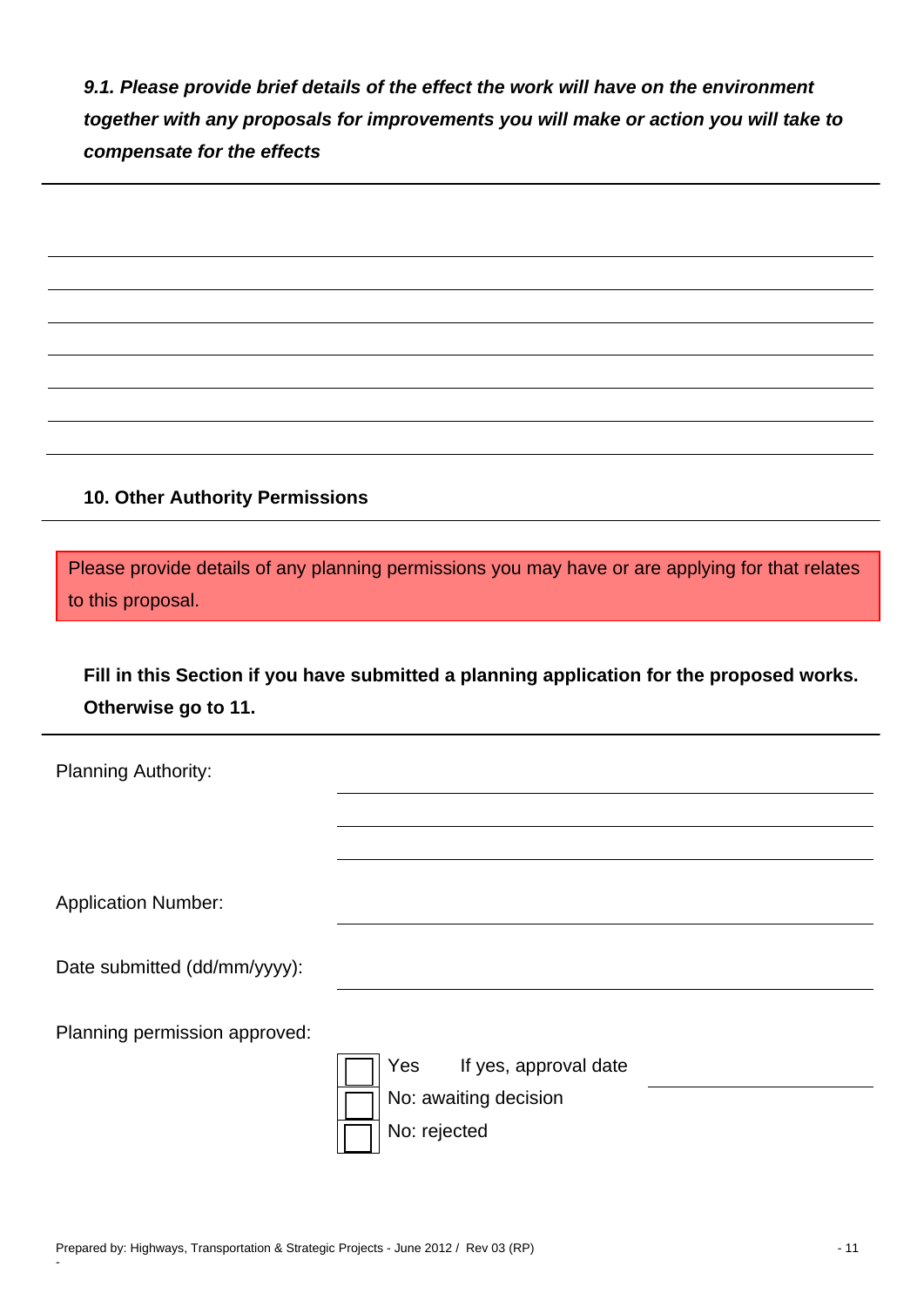#### **11. Maintaining the structure**

We need to know who will be responsible for the maintenance of the structure both during construction work and after the work has finished. The details must include addresses and suitable contact details e.g. telephone/email addresses etc.

| <b>During construction:</b> |  |
|-----------------------------|--|
| Name:                       |  |
| Address:                    |  |
|                             |  |
|                             |  |
|                             |  |
| Post Code:                  |  |
| Country:                    |  |
| Email:                      |  |
| Telephone:                  |  |
| Mobile:                     |  |
| Fax:                        |  |
|                             |  |
| <b>Upon completion:</b>     |  |
| Name:                       |  |
| Address:                    |  |
|                             |  |
|                             |  |
|                             |  |
| Post Code:                  |  |
| Country:                    |  |
| Email:                      |  |
| Telephone:                  |  |
| Mobile:                     |  |
| Fax:                        |  |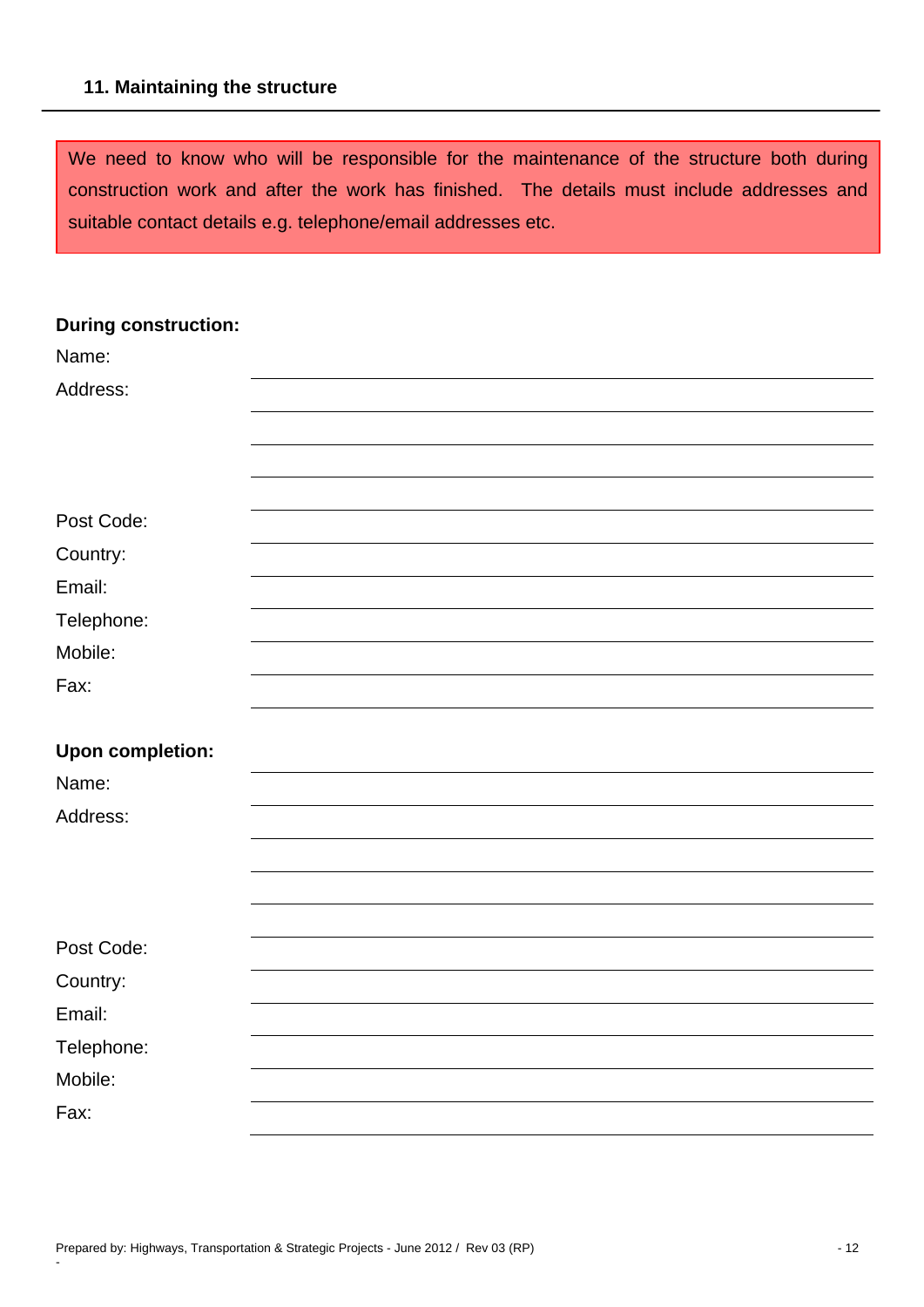#### **12. Fees**

The fee for Ordinary Watercourse Consent is £50 per structure. **An acceptable form of payment is via cheque made payable to 'Rhondda Cynon Taf County Borough Council'. Please do not send cash**.

Ordinary Watercourse Consent fees are applicable to this application:

| Number of structures:<br>(Section 5) |      | X (multiplied by)          |  | £50.00 |  |
|--------------------------------------|------|----------------------------|--|--------|--|
|                                      |      | <b>Total Fee enclosed:</b> |  | £      |  |
| Fee Enclosed:                        | Yes: | No:                        |  |        |  |
| 13. Checklist                        |      |                            |  |        |  |

We have provided a list of items for you to check which items are relevant to your application and should be included.

It should be noted that if the application is being submitted electronically it is only necessary to provide one set of supporting drawings and documents.

Please read through this list and confirm the items you are sending with this application:

Completed form: Location Plan *(section 6.1):* Site Plan *(section 6.1):* Cross Sections *(section 6.1):* Long sections *(section 6.1):* Detailed drawings *(section 6.1):* Calculations *(section 6.1):* Method statements *(section 6.1):* Environmental/ Ecological Reports *(section 9):* Applicable fee *(section 12):*



-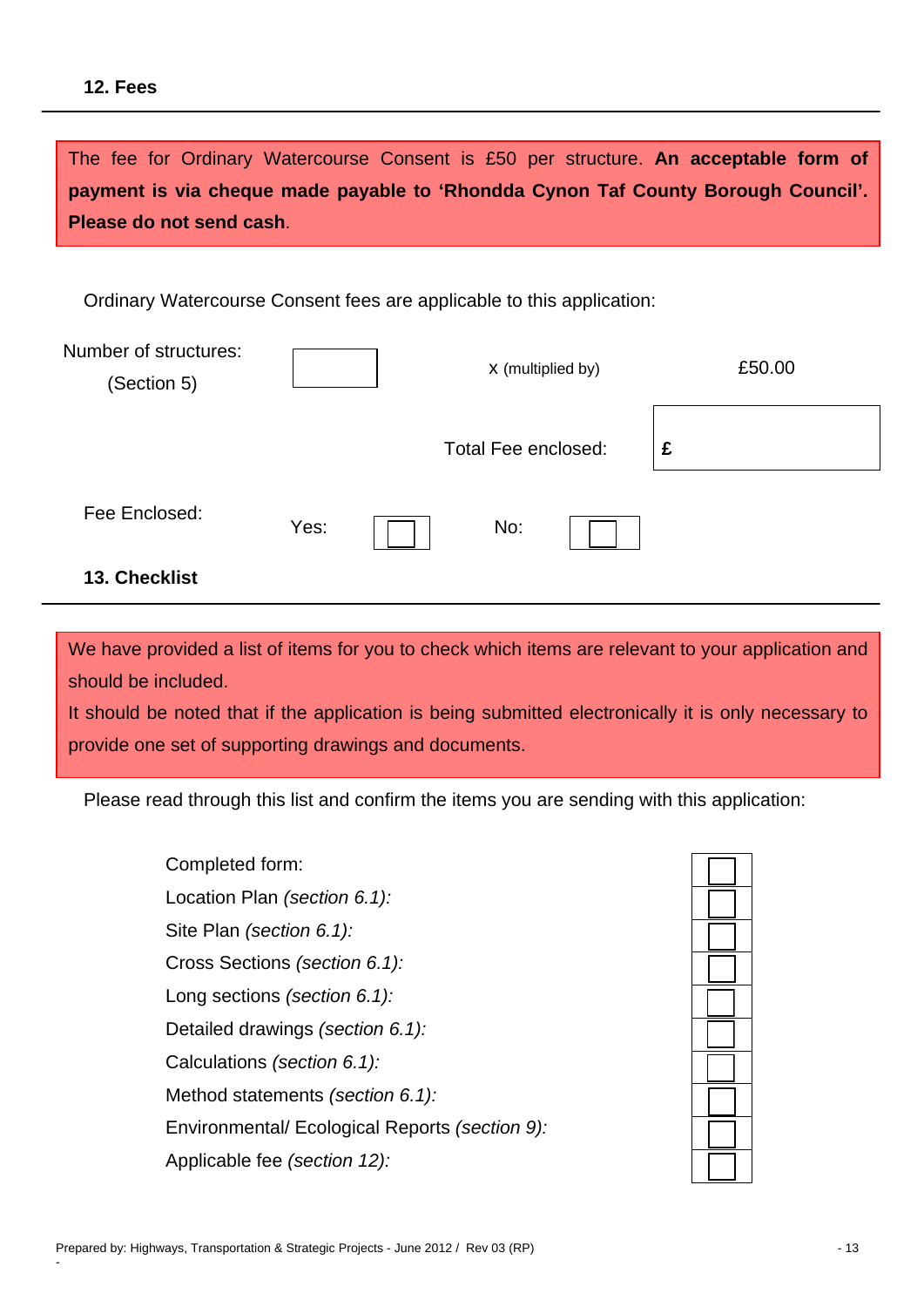## **14. Declaration**

We need you to confirm that the information you have provided in the application, as far as you know, is true. *Note: Rhondda Cynon Taf County Borough Council, by granting Consent under the Land Drainage Act 1991 accepts no liability for any loss or damage which may arise out of design, construction, maintenance or use.* 

| Signature:                 |  |
|----------------------------|--|
| Title                      |  |
| First name:                |  |
| Last name:                 |  |
| Position:                  |  |
| Today's date (dd/mm/yyyy): |  |

-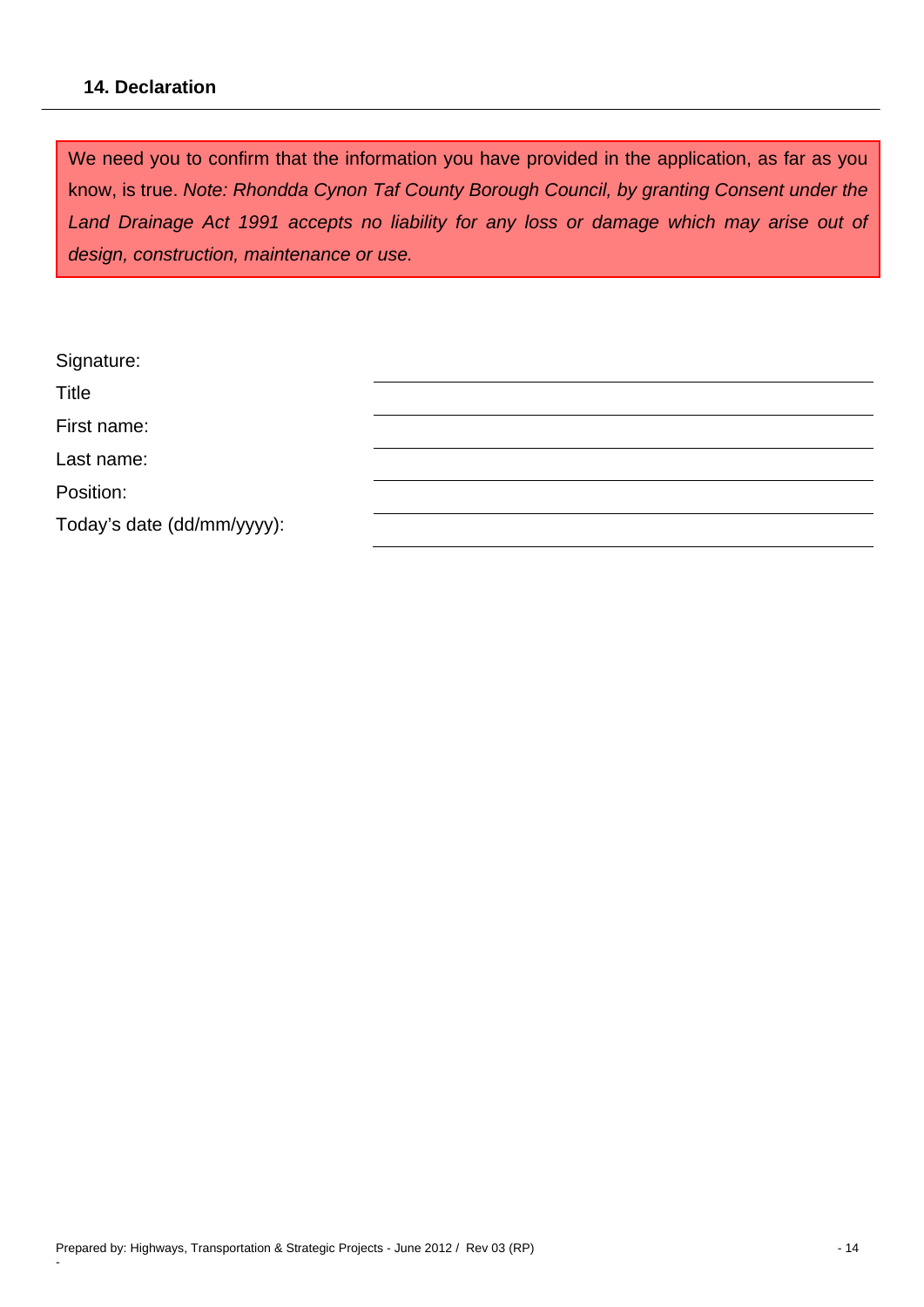We will process the information you provide so that we can deal with your enquiry. We may also process or release the information to:

Offer you documents or services relating to environmental matters;

Consult the public, public organisations and other organisations (for example, the Health & Safety Executive;

Carry out research into the environmental issues and develop solutions to problems;

Provide information from the public register to anyone who asks;

Prevent anyone from breaking environmental law, investigate cases where environmental law may have been broken, and take any action that is needed;

Assess whether customers are satisfied with our service and improve it where necessary; and

Respond to requests for information under the Freedom of Information Act 2000 and the Environmental Information Regulations 2004 (if the Data Protection Act allows).

## **16. Next steps**

-

Please return the application form together with any supporting documents to our offices (details on the front cover)

If you are happy with our service, please tell us. It helps us identify good practice and encourages our staff. If you are not happy with our service, please tell us how we can improve.